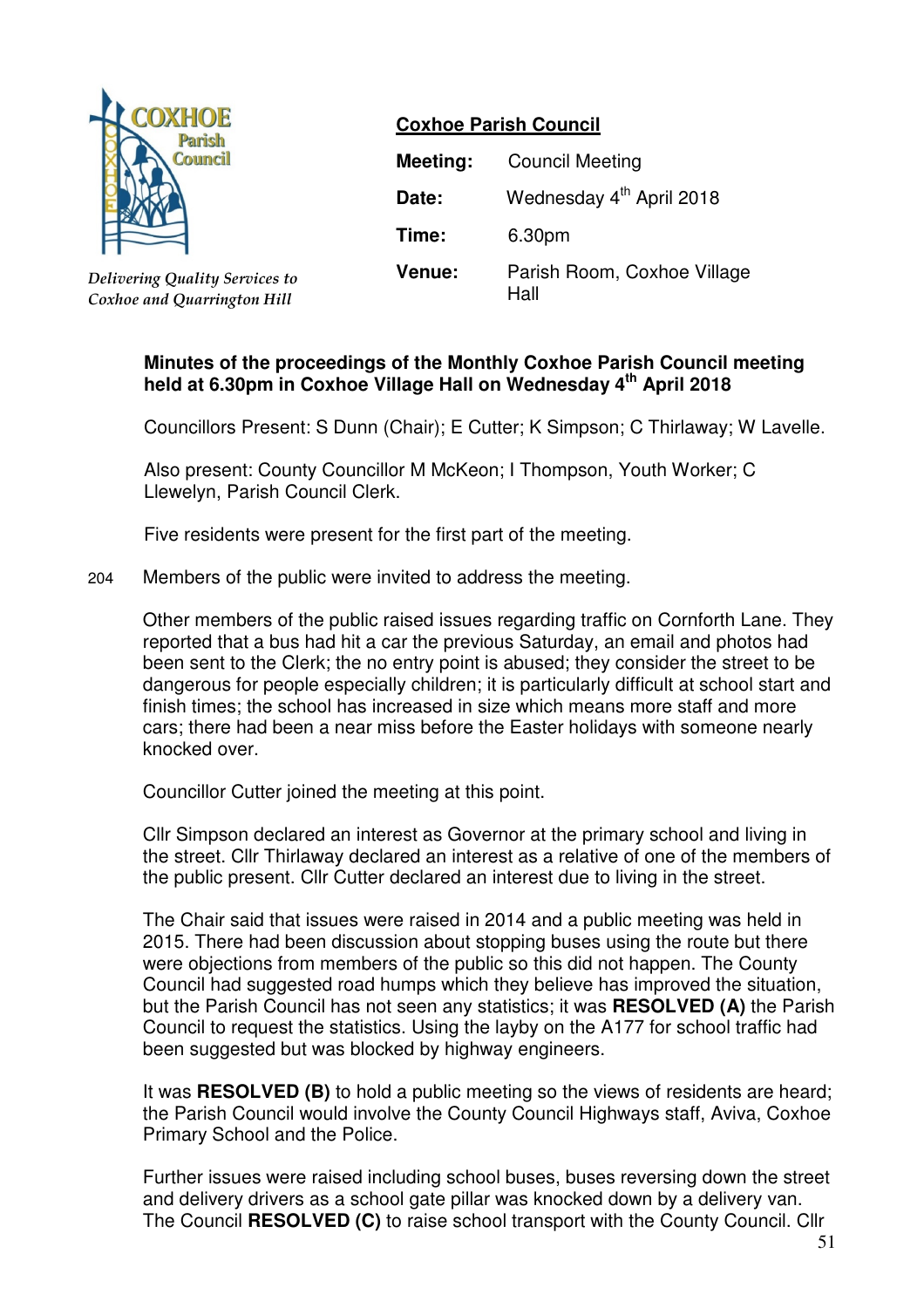Simpson will provide Cllr McKeon with details of incidents and near misses. The County Councillors will take issues forward and provide feedback.

A resident raised traffic around The Green and reported that wagons and cars are driving too quickly. The Chair advised that a survey of residents has been carried out in the past and there was a narrow choice to keep the Green open to traffic. Money that had been set aside was spent on other projects. The Chair felt that other alternatives must be available and the meeting **RESOLVED (D)** that Cllrs Dunn and McKeon will take this back to County Council Highways officers and will provide feedback.

A resident raised Stray Aid's planning application. They said it has grown in size and noise and that traffic goes through the village to get to the kennels and is directed that way by Satnav. The meeting **RESOLVED (E)** to bring the planning item forward on the agenda. Cllrs Dunn and Simpson advised they have been contacted by a number of residents concerned about the planning application and the Parish Council response. Access is down a single track with a blind entrance and the County Council has previously acknowledged that access is an issue. The Parish Council has requested noise screening and the agent involved in the application has indicated this can be done. Residents have reported that noise is a huge issue. The Parish Council **RESOLVED (F)** the Clerk to contact the County Council to object to the planning application on the following grounds:

- That Stray Aid is located in a completely inappropriate place.
- There should be screening and noise insulation to the building.
- There should be noise prevention measures taken for the exercise enclosure.
- There is a blind entrance off a busy de-restricted roundabout which also bears quarry traffic and there is no prospect of the road being widened; the entrance is next to a busy primary school, and is in conflict with bus routes.
- The prospect of any more than 30 dogs as is suggested on the plan would be totally unacceptable and the Council would not wish to see further extension. If Stray Aid wishes to expand, it would be preferable for Stray Aid to look for other premises.
- More dogs will result in more dog mess and this must be properly disposed of.

# 205 **APOLOGIES FOR ABSENCE**

Apologies for absence were received from Councillors K Pounder, B Hepplewhite, A Hedley, and S Downham and from County Councillor J Blakey.

**RESOLVED** apologies received and accepted.

# 206 **DECLARATIONS OF INTEREST ON ITEMS ON THE AGENDA**

See above minute 204.

# <sup>207</sup> **TO CONFIRM THE MINUTES OF THE MEETING HELD ON 7TH MARCH 2018**

A draft copy of the minutes for the above meeting had been issued with the agenda.

 It was **RESOLVED** that the minutes be approved, confirmed and signed as an accurate record.

208 **DURHAM COUNTY COUNCILLORS' UPDATE**

County Councillors gave verbal reports on a number of issues: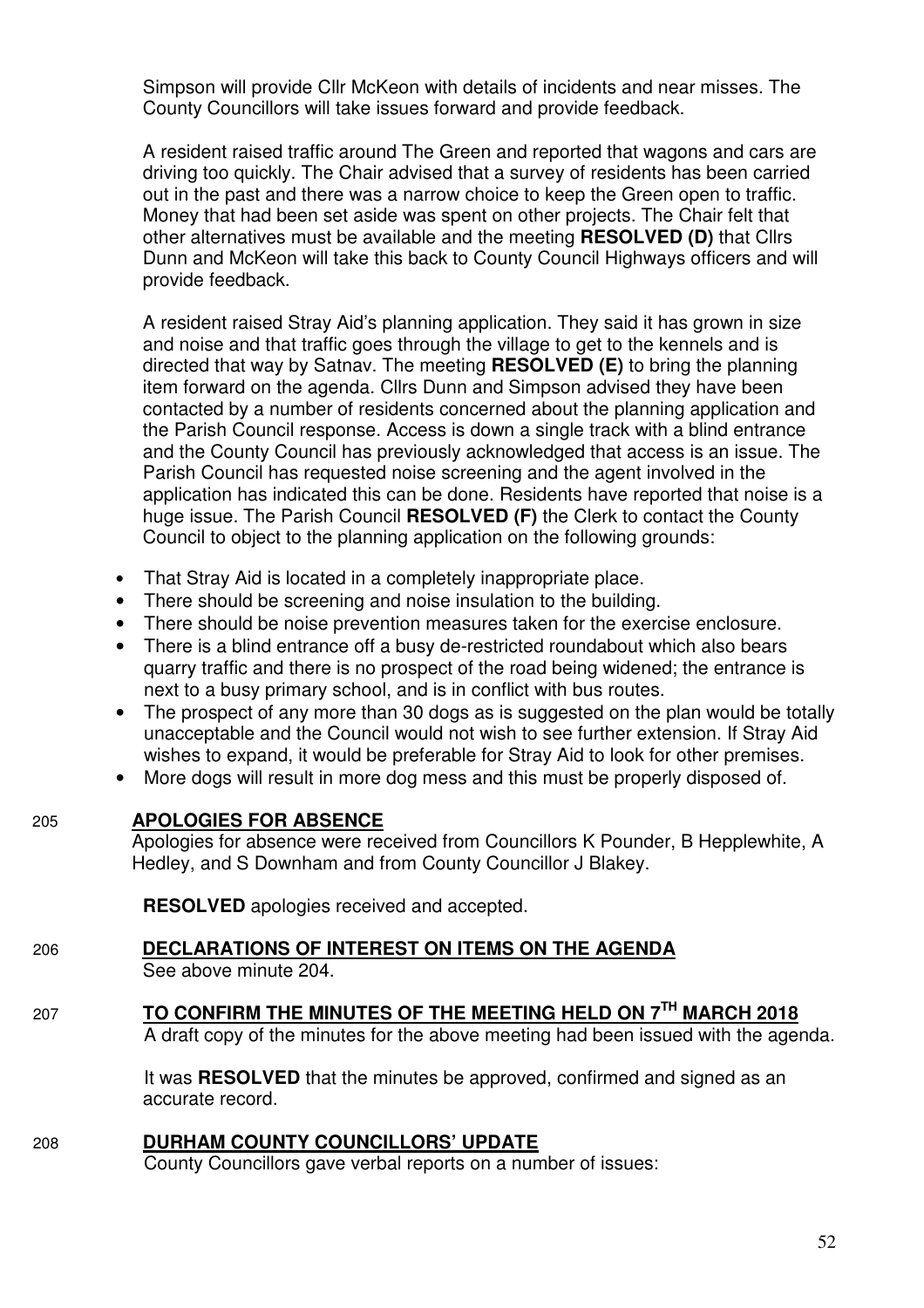County Councillors are supporting Coxhoe United fun day. Funding for defibrillators has been released. A walkabout had been held on Lansdowne Road estate and improvements to footpaths will be considered. Projects are being developed around the history of suffragettes. Cassop School pupils are getting actively involved in the community and are doing a litter pick to which Councillors will be invited. Electricity on village greens is being investigated.

**RESOLVED** the information be received and noted.

# 209 **COUNCILLORS' REPORTS OF THEIR ATTENDANCE AT MEETINGS/EVENTS ON BEHALF OF THE PARISH COUNCIL**

No reports received.

## 210 **YOUTH PROVISION**

 A report was presented by the Youth Worker which included attendance figures and update on ground rules. Coxhoe Girls have expressed an interest in young leader training and Cllr McKeon offered to organise a visit to County Hall or suffragette activity. Equipment has been bought for use at the clubs.

**RESOLVED** the information is received and noted.

## 211 **CLERK'S REPORT AND OUTSTANDING ISSUES**

The Clerk had distributed a report for consideration.

**RESOLVED** (A) a launch will be organised once defibrillators and cabinets have been fitted.

**RESOLVED** (B) the arrangements for the safe are acceptable.

**RESOLVED** (C) wildflowers to be planted in autumn not spring due to the bad weather, following advice from grounds maintenance contractor, and poppy seeds to be purchased by the Clerk up to maximum of £60.

**RESOLVED** (D) Clerk to investigate costs of corporate email accounts for all staff including Auxiliary staff.

**RESOLVED** (E) Cllr Thirlaway to undertake a check of parish footpaths and Cllr Dunn and Clerk to discuss parish paths grant and schedule.

# 211 **FINANCIAL MATTERS**

 Schedule of Payments The following payments were submitted for approval:

Amendments/Additions from March Schedule

| Date of        | Date           | Payee     | <b>Description</b>        |           |
|----------------|----------------|-----------|---------------------------|-----------|
| <b>Invoice</b> | <b>Payment</b> |           |                           |           |
|                | Due            |           |                           |           |
| 27.02.18       | 31.03.18       | Came $\&$ | Insurance Renewal 2018/19 | £3,187.38 |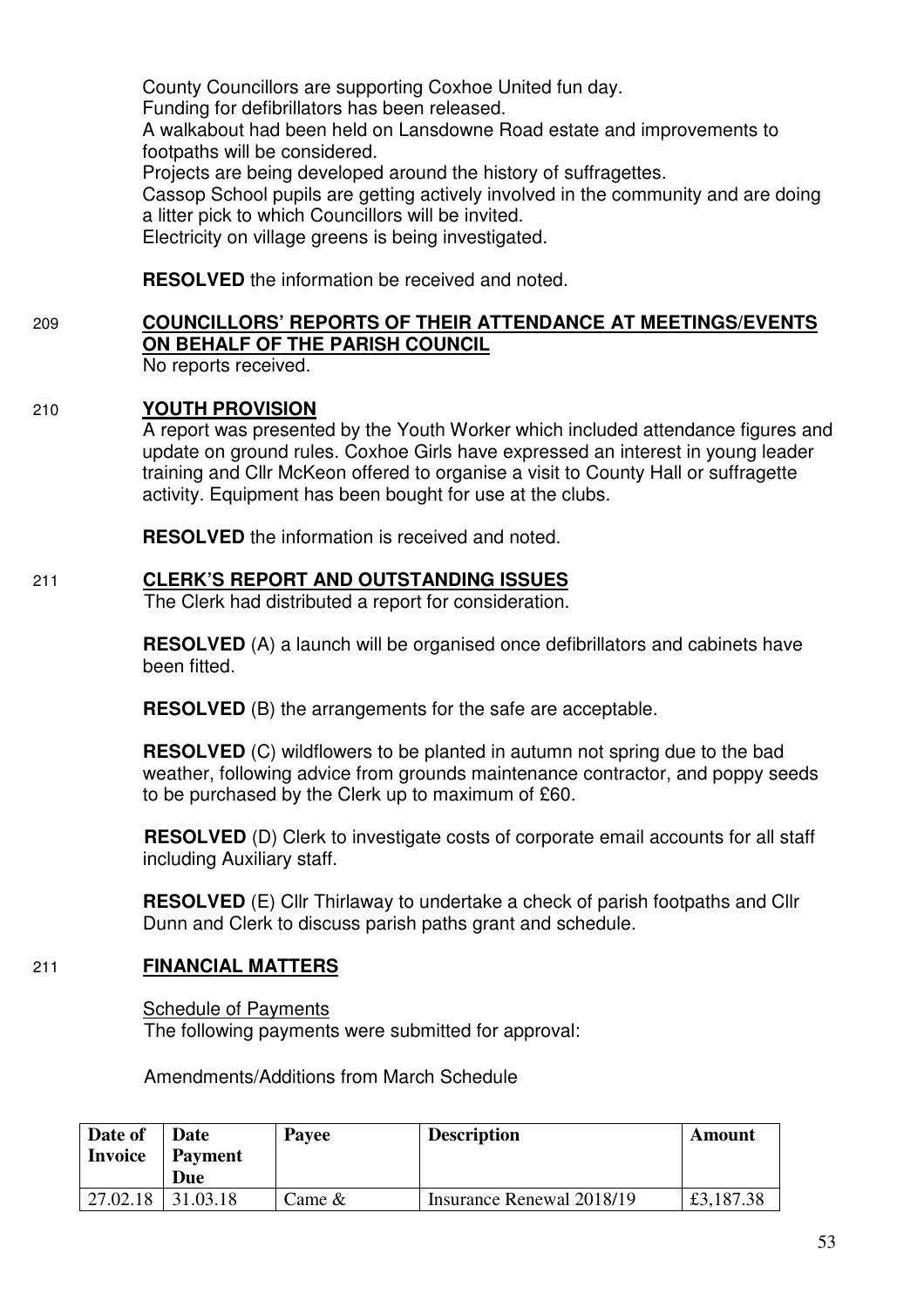| 01.03.18<br>Photocopier Usage<br>Direct<br>Mastercopy<br>Debit      | £37.94    |
|---------------------------------------------------------------------|-----------|
|                                                                     |           |
|                                                                     |           |
| 01.03.18<br>Direct<br><b>GE</b> Capital<br>Photocopier Lease        | £132.00   |
| Debit                                                               |           |
| N/A<br>16.03.18<br>Defib Shop<br>2 Defibrillators                   | £2,268.00 |
| N/A<br>21.03.18<br><b>Crest Medical</b><br>2 Defibrillator Cabinets | £1,104.00 |
| Direct<br>23.03.18<br><b>NWG</b><br><b>Water Supply</b>             | £35.05    |
| Debit                                                               |           |
| 27.03.18<br>N/A<br>Croxdale & Hett<br>Defibrillator Funding         | £1,427.00 |
| PC                                                                  |           |
| N/A<br>28.03.18<br><b>Mobile Phones</b><br>Vodafone                 | £80.64    |
| 13.03.18<br>13.04.18<br>Stationery and filing cabinets<br>Viking    | £229.76   |
| N/A<br>Cllr Dunn<br>27.03.18<br>Youth Service Equipment             | £1,693.81 |
| (snooker, air hockey and                                            |           |
| Subbuteo tables, walkie talkies,                                    |           |
| dance mat and DVD)                                                  |           |
| 15.03.18<br>Coronation<br>N/A<br>Printing of Chronicle and          | £692.00   |
| resolving issues with artwork<br>Press                              |           |
| 28.02.18<br>Immediate<br><b>DCC</b><br><b>Website Hosting</b>       | £694.03   |
| N/A<br>27.03.18<br>Kelloe PC<br>Defibrillator Funding               | £1,427.00 |

April Payments Due

| Date of<br><b>Invoice</b> | Date                         | <b>Description</b><br>Payee |                                      | <b>Amount</b> |
|---------------------------|------------------------------|-----------------------------|--------------------------------------|---------------|
|                           | <b>Payment</b><br><b>Due</b> |                             |                                      |               |
| N/A                       | 29.03.18                     | <b>Staff</b>                | <b>Salaries</b>                      | £3,647.96     |
| Direct                    | N/A                          | <b>NEST</b>                 | <b>Employer Pension Contribution</b> | £20.36        |
| debit                     |                              |                             |                                      |               |
|                           |                              |                             |                                      | Total:        |
|                           |                              |                             |                                      | £36.65        |
| N/A                       | N/A                          | <b>HMRC</b>                 | Employer's Liabilities               | £1168.71      |
| Direct                    | N/A                          | <b>Scottish Power</b>       | Memorial Garden Lighting             | £10.00        |
| debit                     |                              |                             |                                      |               |
| Direct                    | N/A                          | Vodafone                    | <b>Mobile Phones</b>                 | £69.01        |
| debit                     |                              |                             |                                      | <b>APPROX</b> |
| Direct                    | On or after                  | BT rental (direct           | Telephone and broadband rental       | £34.68        |
| debit                     | 10.03.18                     | debit)                      |                                      |               |
|                           | N/A                          | Quarrington Hill            | Room Hire                            | £20.00        |
|                           |                              | Community                   |                                      |               |
|                           |                              | Association                 |                                      |               |
| 28.03.18                  | By 27.04.18                  | Altogether                  | <b>Grounds Maintenance Contract</b>  | £924.76       |
|                           |                              | Greener                     | March 18                             |               |
| 28.03.18                  | N/A                          | Cllr Dunn                   | Youth Service Equipment (lights)     | £270.71       |
|                           |                              |                             | and speakers)                        |               |

**RESOLVED** (A) that the above payments be received and approved.

 $\ddot{\phantom{0}}$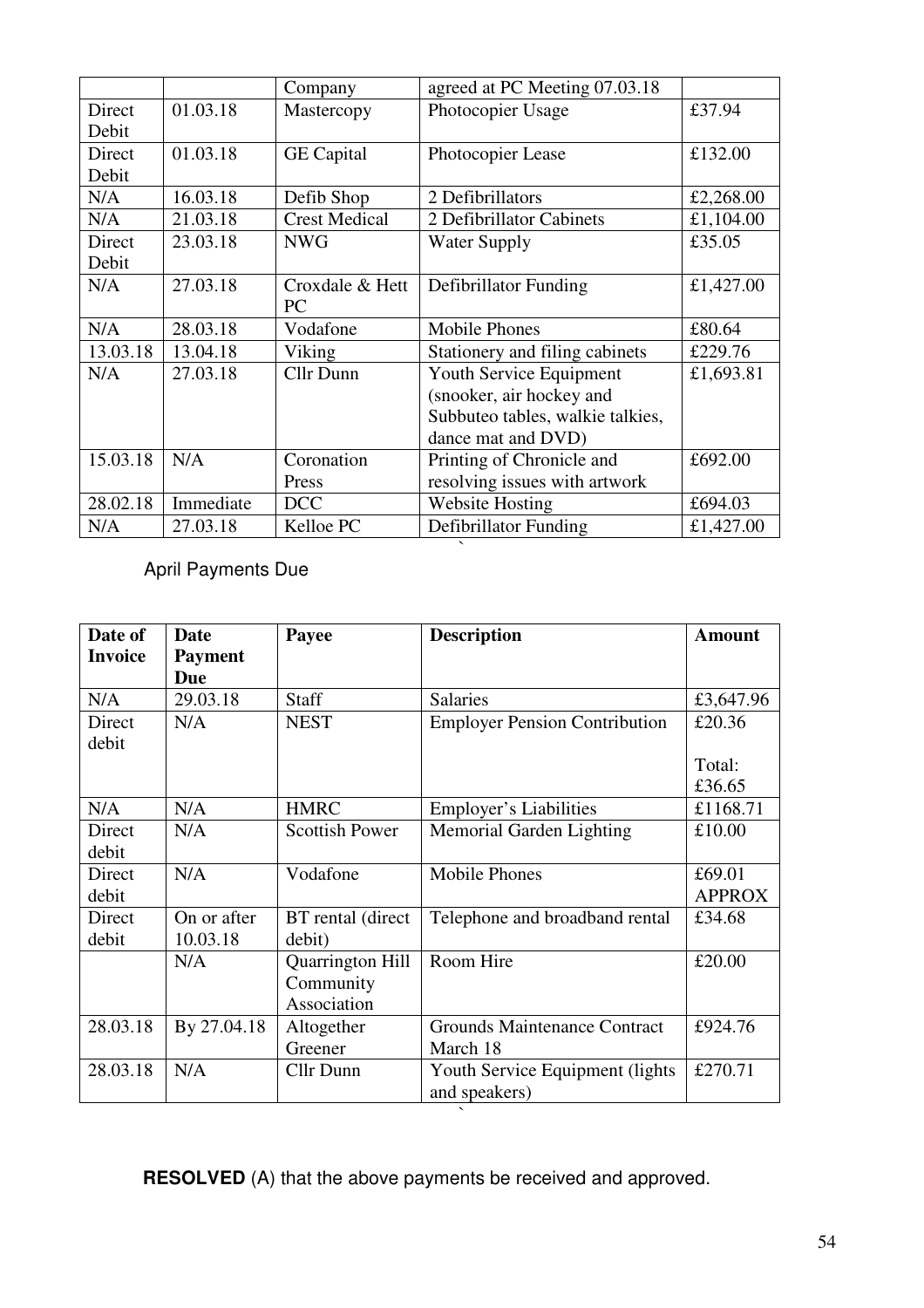Bank Reconciliation at 31.03.18

**RESOLVED** (B) that the reconciliation will be circulated to Councillors in advance of the next meeting.

#### 212 **ANNUAL ACTION PLAN**

 The Parish Council **RESOLVED** the Clerk to update the plan as discussed at the meeting and bring to the next meeting for discussion/agreement.

#### 213 **HANGING BASKETS CONTRACT**

**RESOLVED (A)** the necessary lamp post tests are carried out using the quote of £1750 provided. **RESOLVED (B)** Cllr Dunn and Clerk to ensure tender documents are finalised as agreed and Clerk to release the tender information.

## 214 **AGREEMENT OF POLICIES AND RISK ASSESSMENTS**

Disciplinary and Grievance Policies **RESOLVED** the meeting agrees the policies submitted by Durham County Council; Clerk to insert correct dates and publish.

## 215 **REQUESTS FOR FINANCIAL ASSISTANCE**

No requests had been received.

## 216 **PLANNING & CORRESPONDENCE REPORTS**

#### Planning notices received by Durham County Council

| <b>Application</b> | <b>Applicant</b> | <b>Location</b>     | Proposal           | <b>Electoral</b> | Case               |
|--------------------|------------------|---------------------|--------------------|------------------|--------------------|
| <b>Number</b>      |                  |                     |                    | <b>Ward and</b>  | <b>Officer and</b> |
|                    |                  |                     |                    | Parish           | <b>Expected</b>    |
|                    |                  |                     |                    |                  | <b>Decision</b>    |
|                    |                  |                     |                    |                  | Level              |
| DM/18/00532/FPA    | Mr Malcolm       | 7 Oakwood           | Single storey      | Coxhoe           | John               |
|                    | Maddison         | Coxhoe              | side and rear      |                  | Russell            |
|                    |                  | Durham              | extension          | Coxhoe           |                    |
|                    |                  | DH6 4SQ             |                    |                  | Delegated          |
| DM/18/00561/FPA    | Mr Jeffrey       | Half Moon           | Demolition of      | Coxhoe           | <b>Jennifer</b>    |
|                    | Turner           | <b>Front Street</b> | public house       |                  | Jennings           |
|                    |                  | North               | and erection of    | Coxhoe           |                    |
|                    |                  | Quarrington         | two dwellings      |                  | Delegated          |
|                    |                  | Hill<br>Durham      |                    |                  |                    |
|                    |                  | DH6 4QG             |                    |                  |                    |
| DM/17/03568/FPA    | <b>Stray Aid</b> | East Pasture        | Demolition of      | Coxhoe           | Sue Hyde           |
| <b>Stray Aid</b>   |                  | Farm                | existing barn      |                  |                    |
|                    |                  | Cornforth           | containing 30      | Coxhoe           | Delegated          |
|                    |                  | Lane                | kennels and        |                  |                    |
|                    |                  | Coxhoe              | storage.           |                  |                    |
|                    |                  | Durham              | Proposed single    |                  |                    |
|                    |                  | DH6 4EL             | storey building    |                  |                    |
|                    |                  |                     | for 30 kennels     |                  |                    |
|                    |                  |                     | and associated     |                  |                    |
|                    |                  |                     | facilities, single |                  |                    |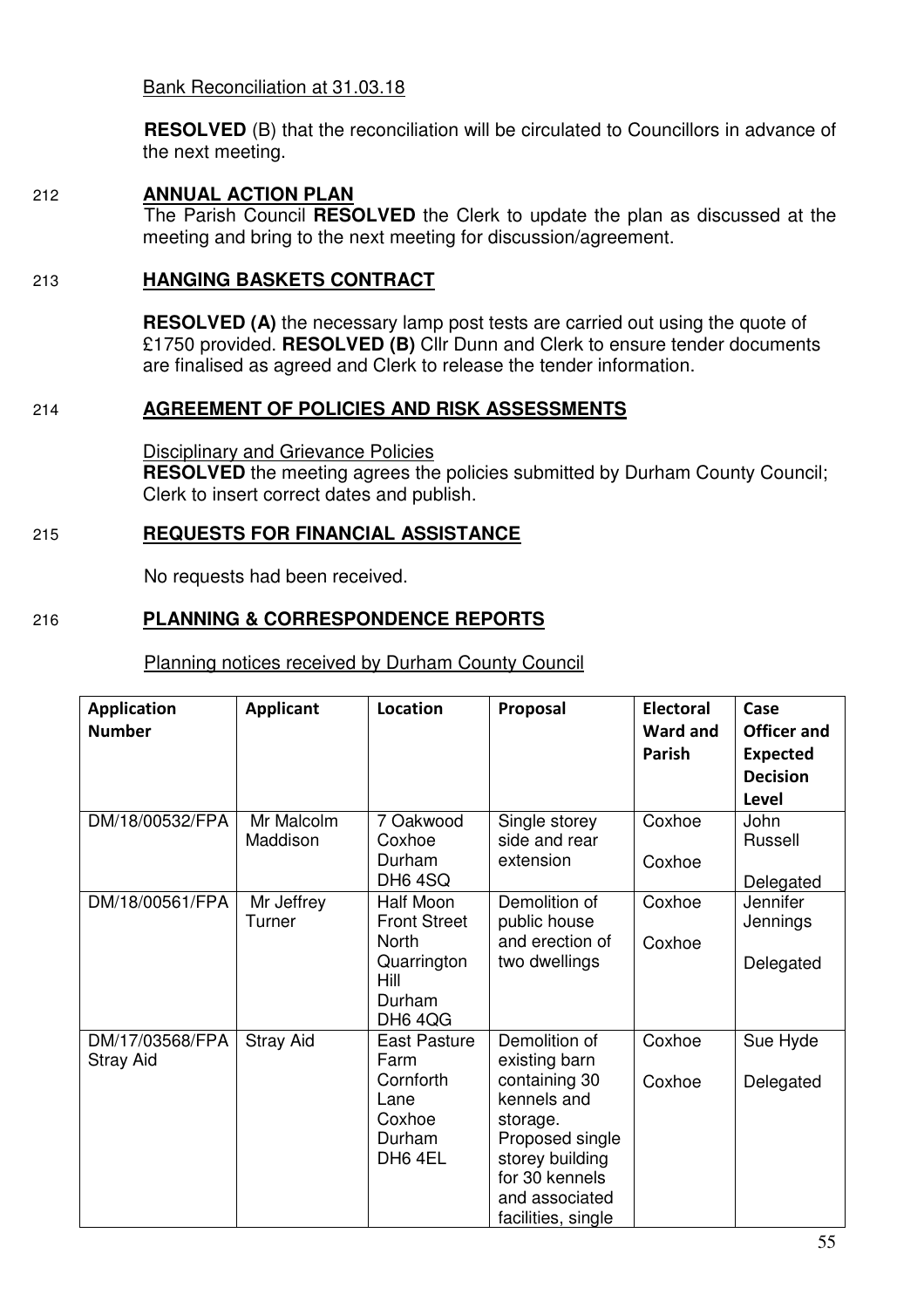| storey energy<br>centre/plant<br>room and<br>associated<br>facilities, two<br>storey barn for<br>storage,<br>replacement of<br>existing night<br>drop-off kennels. |  |  |  |
|--------------------------------------------------------------------------------------------------------------------------------------------------------------------|--|--|--|
|                                                                                                                                                                    |  |  |  |

# Planning applications approved by Durham County Council

None.

# Planning applications refused by Durham County Council

None.

 **RESOLVED (A)** the Parish Council objects to the Stray Aid application (see minute 204 above) and has no comment to make with regards to the other planning matters in the report.

#### **Correspondence**

| <b>Received From</b>                | <b>Summary</b>                                                            |
|-------------------------------------|---------------------------------------------------------------------------|
| Durham Community Woodlands          | Event 7 <sup>th</sup> April to influence the Durham Woodland Revival      |
| <b>Network</b>                      | project                                                                   |
| Committee on Standards in           | Consultation on local government ethical standards                        |
| Public Life via NALC                |                                                                           |
| Durham Community Woodlands          | Event 27 <sup>th</sup> April to discuss woodland revival including making |
| <b>Network</b>                      | woodlands pay                                                             |
| Graduate Planner (Licentiate        | Local to Coxhoe, looking for career opportunities and asking if           |
| Member of RTPI)                     | there is anything they can do to help with the Neighbourhood              |
|                                     | Plan or anything regarding planning                                       |
| Durham Community Woodlands          | Wish to agree a date to discuss the findings of the DWR                   |
| <b>Network</b>                      | community woodland study                                                  |
| <b>Beautiful Durham</b>             | Sponsorship Request                                                       |
| <b>Slimming World</b>               | Would like to put leaflets into the Chronicle to be delivered to          |
|                                     | each household. (Informed that Bowburn Interchange charges                |
|                                     | £60 for 2,700 copies)                                                     |
| Via NALC                            | Request for funding for Women's Gala                                      |
| <b>Coxhoe Allotment Association</b> | Boundary fence in need of replacement, querying whose                     |
|                                     | responsibility this is.                                                   |
| <b>NALC</b>                         | Section 137 funding set at £7.86 per elector for 2018/19                  |
| <b>Newcastle University</b>         | information from Newcsstle University which have been looking             |
|                                     | at Neighbourhood Planning. This is on the agenda for                      |
|                                     | Wednesday's meeting. They are interested to hear feedback.                |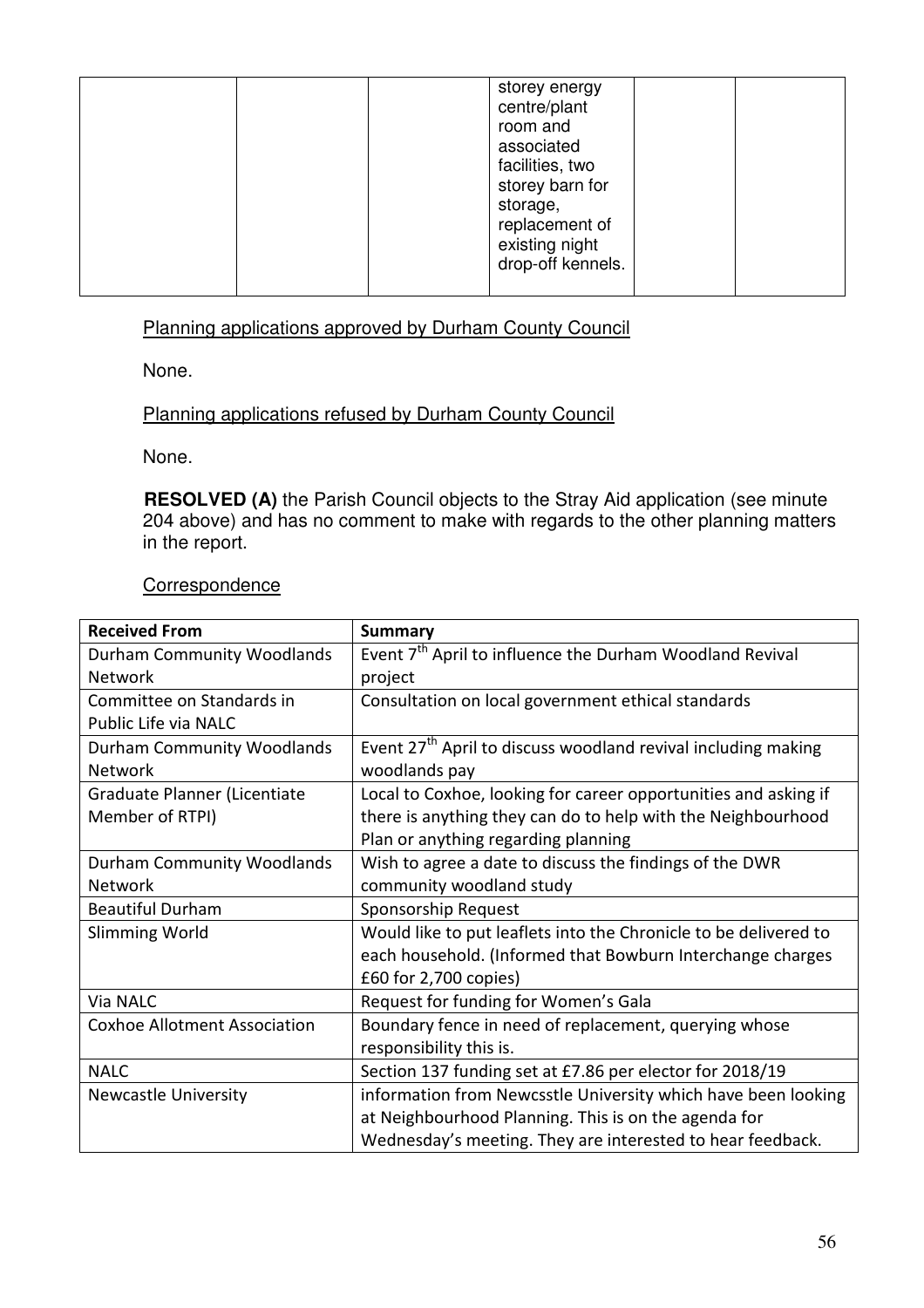Cllr McKeon declared an interest in the Women's Gala.

The Council **RESOLVED**:

- Clerk to contact the Graduate Planner to discuss what they could do
- Not to provide funds for Beautiful Durham
- Cllr Simpson to find out if the printer could add leaflets to the Chronicles<br>• Not to provide funding for the Women's Gala but to advertise it through to
- Not to provide funding for the Women's Gala but to advertise it through the Council's usual channels
- Clerk to advise Coxhoe Allotment Association that the fence would be their responsibility but there is provision in the lease for them to reclaim rent
- GDPR to be included on the next meeting's agenda
- All other correspondence is received and noted.

**Bulletins** 

| <b>Received From</b>                   | <b>Summary</b>                                                        |
|----------------------------------------|-----------------------------------------------------------------------|
| NALC Chief Executive's Bulletin        | Standards in Public Life, Planning Policy and GDPR                    |
| 10                                     |                                                                       |
| NALC Chief Executive's Bulletin        | NALC bulletin which includes an interview with the ICO Commissioner   |
| 11                                     | on GDPR.                                                              |
| Planning Aid England                   | Details of grant funding for Neighbourhood Planning                   |
| <b>NALC</b>                            | Sponsors requested for Durham Environment Awards                      |
| <b>NALC Chief Executive's Bulletin</b> | There is a request for Councillors to take part in the census survey. |
| 12                                     |                                                                       |

**RESOLVED** the information is received and noted.

#### 217 **VILLAGE APPEARANCE AND CLEANLINESS**

Coxhoe Paving had rang the Clerk on receipt of the letter and said they would act on what the Council had said.

**RESOLVED (A)** Clerk and Cllr Dunn to talk to solicitor about land registrations.

**RESOLVED (B)** Clerk to ask Council's contractor for a quote on removing permanently the tree stumps next to the Catholic Church wall.

**RESOLVED (C)** Clerk to contact the contractors at St Mary's Terrace and ask if they would be able to remove the mound at the entrance to Coxhoe by the sign and put the excess to the back of that area of land.

**RESOLVED (D)** Cornforth Lane bushes to be cut down.

**RESOLVED (B)** Cllr Dunn to liaise with Clerk about land near the old Railway Inn and the railway line.

**RESOLVED (E)** Clerk to purchase a projector.

# 218 **BUILDING STRONGER COMMUNITIES: JO COX FOUNDATION**

**RESOLVED** Clerk to arrange a working group on Events which would not have delegated authority.

219 **PARKING**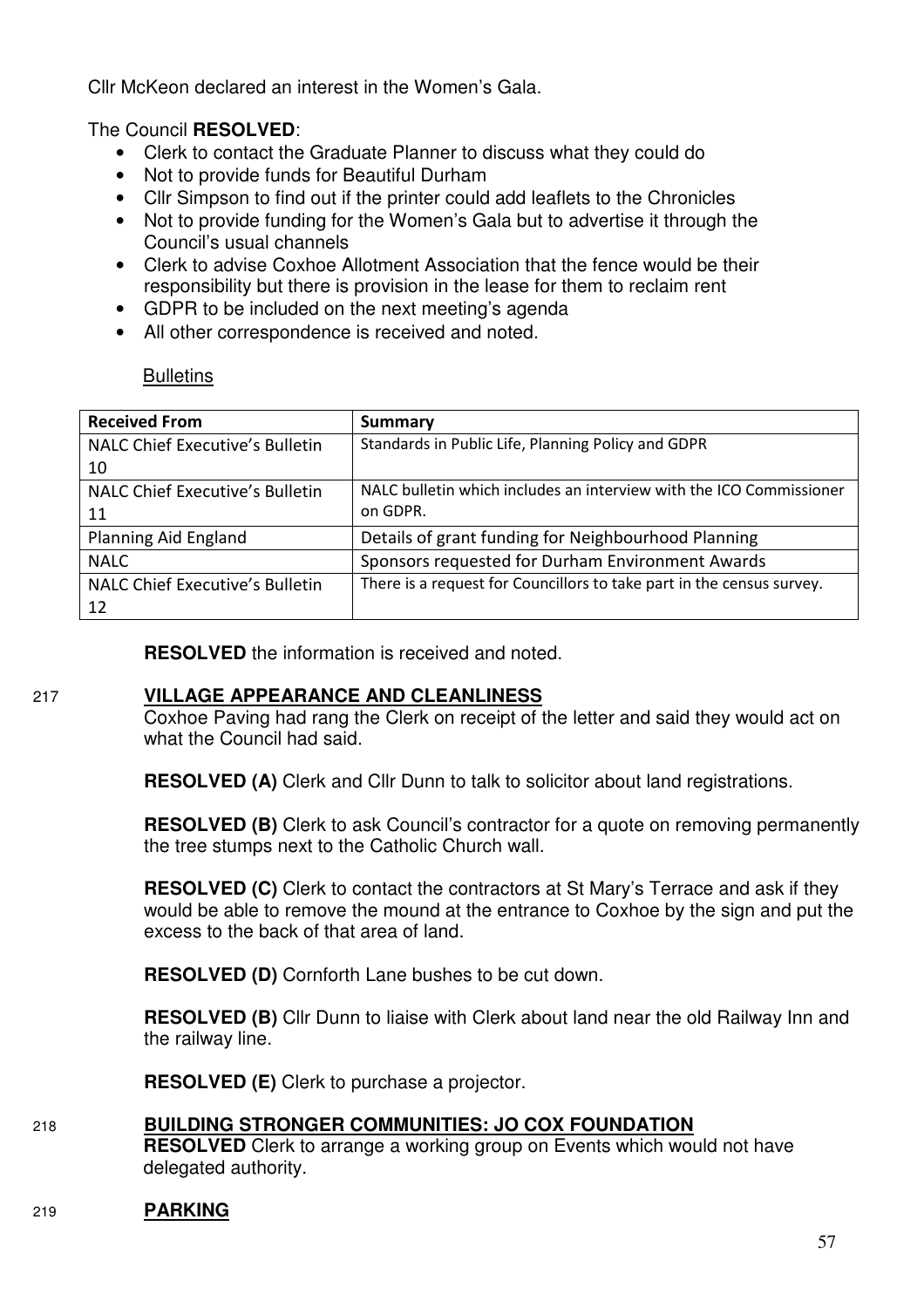**RESOLVED** that Coxhoe United be given exclusive use of the Village Hall car park to help with safety at their fun day, as per request sent to the Clerk; Clerk to advise Village Hall Committee.

At 8.30pm the Chair requested members' agreement, as per Standing Order 3(w), to extend the meeting beyond the standard 2-hour period.

**RESOLVED** that Standing Order 3(w) be invoked and the meeting continue.

# 220 **NEIGHBOURHOOD AND PARISH PLANNING**

 Cllrs thanked the students and mentor from Newcastle University for their report and **RESOLVED** Clerk to thank them and ask if they had considered parking on Cornforth Lane as part of their work.

# 221 **COXHOE CRICKET GROUND**

A verbal report was given after a meeting with a cricket ground representative and the Clerk, Chair and Vice Chair. **RESOLVED** Clerk and Cllr Dunn to look into the land registration and to talk to the solicitor and as appropriate the Cricket Club and neighbours of the ground; to contact DCC Recreation staff and to ask the grounds maintenance contractor to look at the ground and give an idea of what needs to be done and potential costs involved.

# 222 **WW1 COMMEMORATIONS**

The meeting **RESOLVED** to defer this to the Events working group.

# 223 **COMMUNITY REPORTS**

 Quarrington Hill Community Centre No report given.

Coxhoe Village Hall

 The Annual General Meeting is to be held and the Committee are looking for more members.

 Active Life in Coxhoe No report given.

#### Coxhoe History Group

The Council thanked the group for their report and **RESOLVED** Clerk to ask History Group if they are looking for an extra edition of the Chronicle to be published for WW1 Commemorations.

# 224 **EXCLUSIONS OF THE PRESS AND PUBLIC**

At this point of the agenda all members of the press and the public were asked to leave the meeting room due to an item classified as being of a confidential nature in accordance with section 1(2) of the Public Bodies (Admission to Meetings) Act 1960.

**RESOLVED (A)** Clerk to talk to Village Hall Secretary about the vacant post.

**RESOLVED (B)** Clerk to advertise Administration Assistant post at 14 hours with potential to rise to 21 hours with NEREO, CDALC and Parish Council website; and to update the application form as appropriate; job description and person specification were agreed.